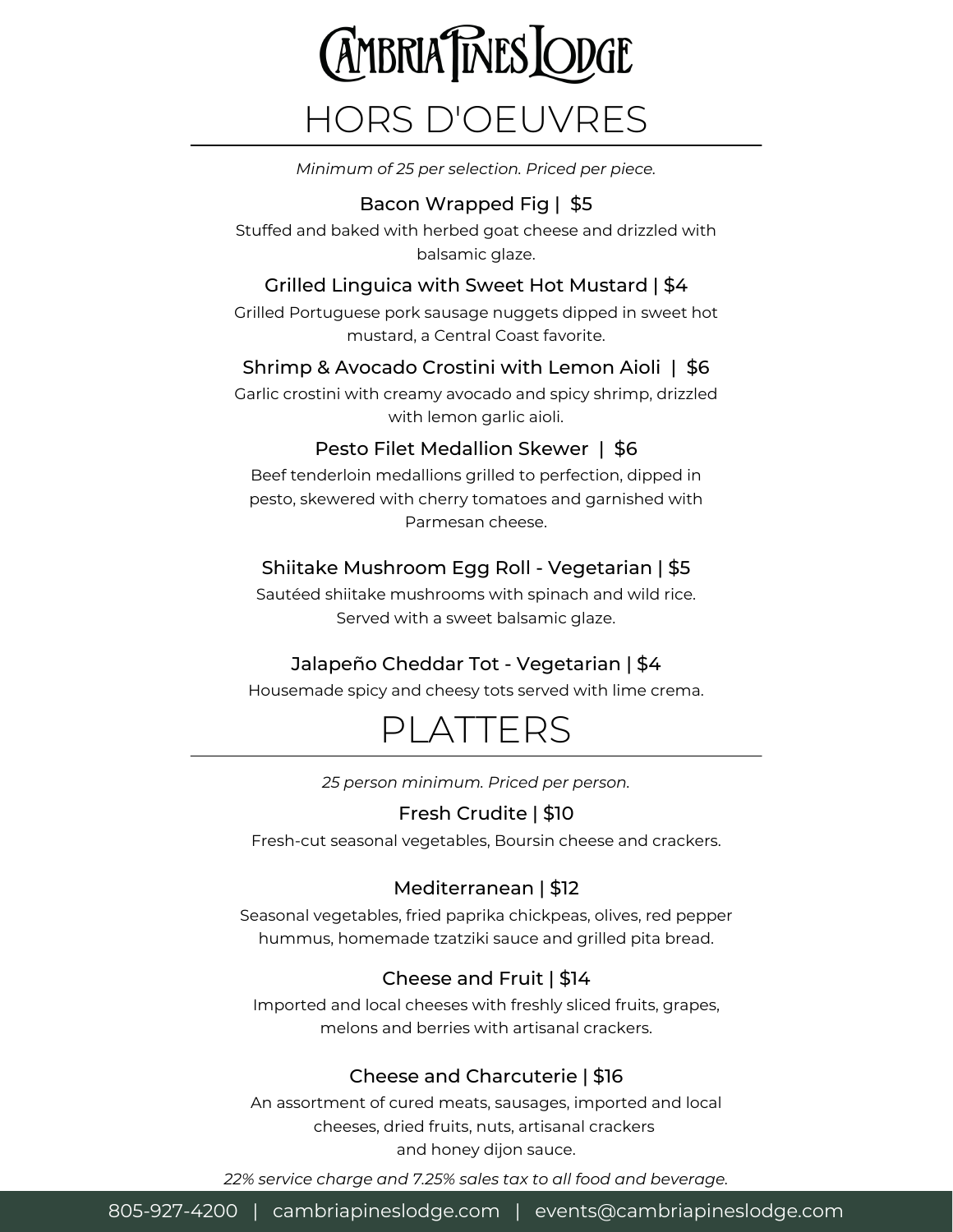

# BUFFET OPTIONS

REHEARSAL DINNER *caesar salad or field greens salad and table bread. All tiers include choice of two appetizers, roasted seasonal vegetables, choice of*

## **TIER ONE**

\$45 per person - choose 1

#### Santa Maria Style BBQ

Santa Maria-style rubbed tri-tip and chicken breast. Served with vegetarian baked beans, garlic mashed potatoes and tangy BBQ sauce.

#### Tuscan Sun

Garlic and lemon roast chicken breast and grilled eggplant. Served with vegetarian white bean ragu and creamy pasta alfredo.

# **TIER TWO**

\$55 per person - choose 1

#### Hunter's Table

Marinated flank steak and a grilled portabella mushroom served with garlic mashed potatoes, wine braised onions and peppers and chimichurri sauce.

#### Kashmir Palace

Spiced-rubbed salmon and curry roasted cauliflower served with cashew rice pilaf, roasted fingerling potatoes and citrus garlic aioli.

### **TIER THREE**

\$65 per person - choose 1

#### Surf & Turf

4 oz. Certified Angus tenderloin filet and paprika prawns served with garlic mashed potatoes, toasted almond wild rice pilaf and roasted red pepper aioli.

#### Harbor Bistro

6 oz. Chile rubbed halibut and roasted butternut squash steaks served with garlic mashed potatoes, mango rice pilaf and avocado lime aioli.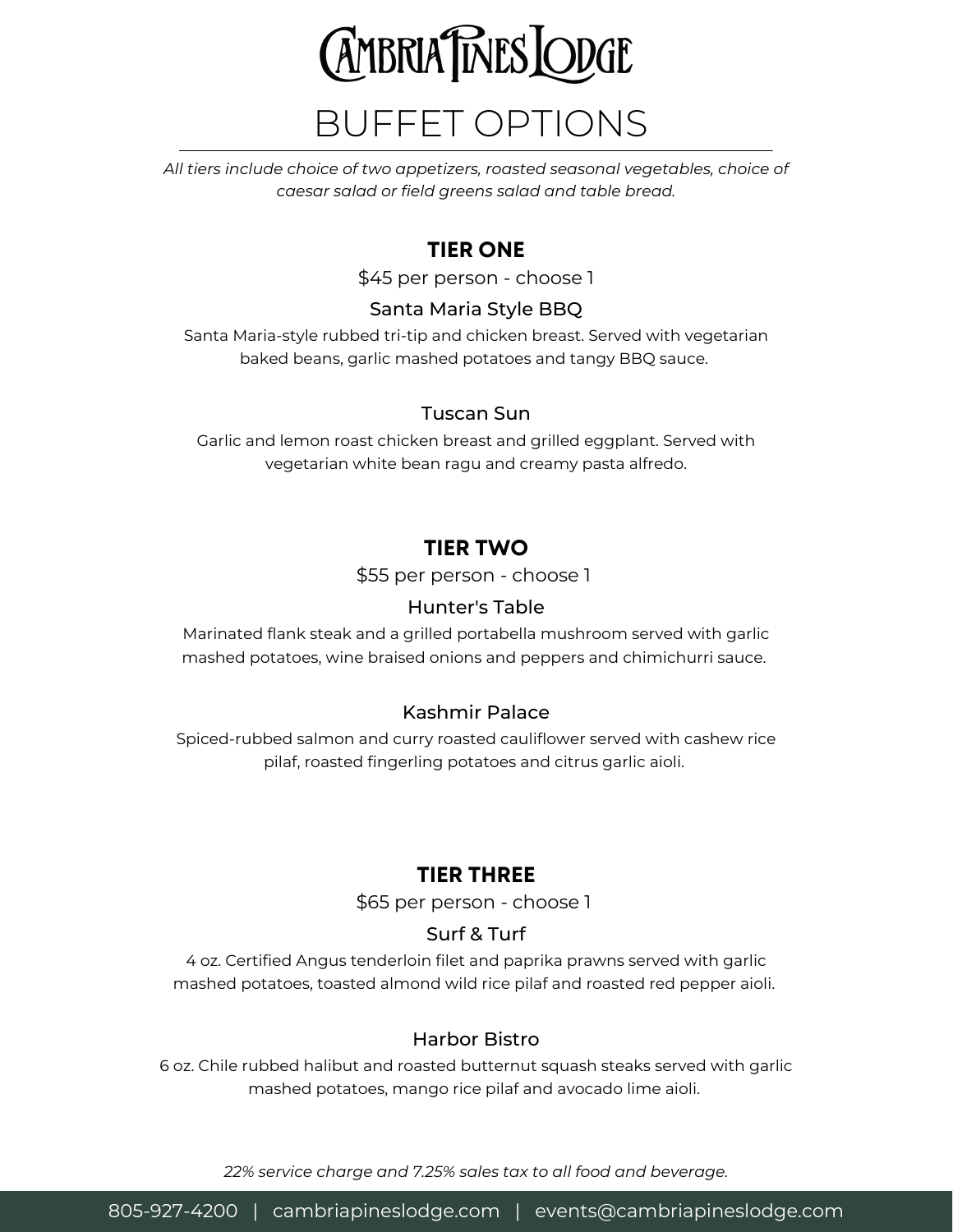# **AMBRIA TIMES LODGE** PLATED DINNER OPTIONS

REHEARSAL DINNER *All selections are served with seasonal vegetables and table bread. All tiers include choice of two appetizers and salad.*

# **TIER ONE**

\$55 per person - choose 2

#### Pesto Chicken

Dark meat chicken quarters tossed in pesto with cherry tomatoes, toasted pine nuts and shaved parmesan. Served with mashed potatoes.

#### Steak & Orzo Pasta

Grilled tenderloin tips tossed in a lemon orzo pasta with spinach, garlic, cherry tomatoes, artichoke hearts, kalamata olives and capers. Topped with parmesan cheese and a balsamic glaze.

#### Chicken Marsala

Grilled chicken served with a savory mushroom sauce and buttery egg noodles.

#### Butternut Squash Ravioli - VE

Butternut squash ravioli served with our rich and creamy alfredo sauce. Topped with toasted pepitas.

# **TIER TWO**

\$65 per person - choose 2

#### Marinated Flat-Iron Steak

Marinated and grilled flat-iron steak sliced and served atop mashed potatoes with a tangy chimichurri sauce.

#### Herb Roasted Chicken Breast

Rosemary fingerling potatoes topped with marinated chicken breast.

#### Spice-Rubbed Salmon

Spice-rubbed salmon filet roasted and served atop mango rice pilaf and drizzled with garlic lime aioli.

#### Roasted Curry Cauliflower - VE

Roasted cauliflower marinated in an aromatic curry sauce and served with cashew rice pilaf.

# **TIER THREE**

#### \$75 per person - choose 2

#### Grilled Tenderloin Filet

6 oz. Medium-rare tenderloin filet served with cabernet demi-glace and mashed potatoes.

#### Grilled Paprika Tiger Prawns

Spanish-style grilled prawns served with mango rice pilaf and roasted red pepper aioli.

#### Chile-Rubbed Halibut

6 oz. chile-rubbed halibut filet served atop a white bean puree with roasted corn salsa.

#### Eggplant & Lentil Croquette - VE

Eggplant, lentils, walnuts and parmesan croquettes fried and served atop parmesan polenta and roasted tomato sauce.

*22% service charge and 7.25% sales tax to all food and beverage.* \*VE = Vegetarian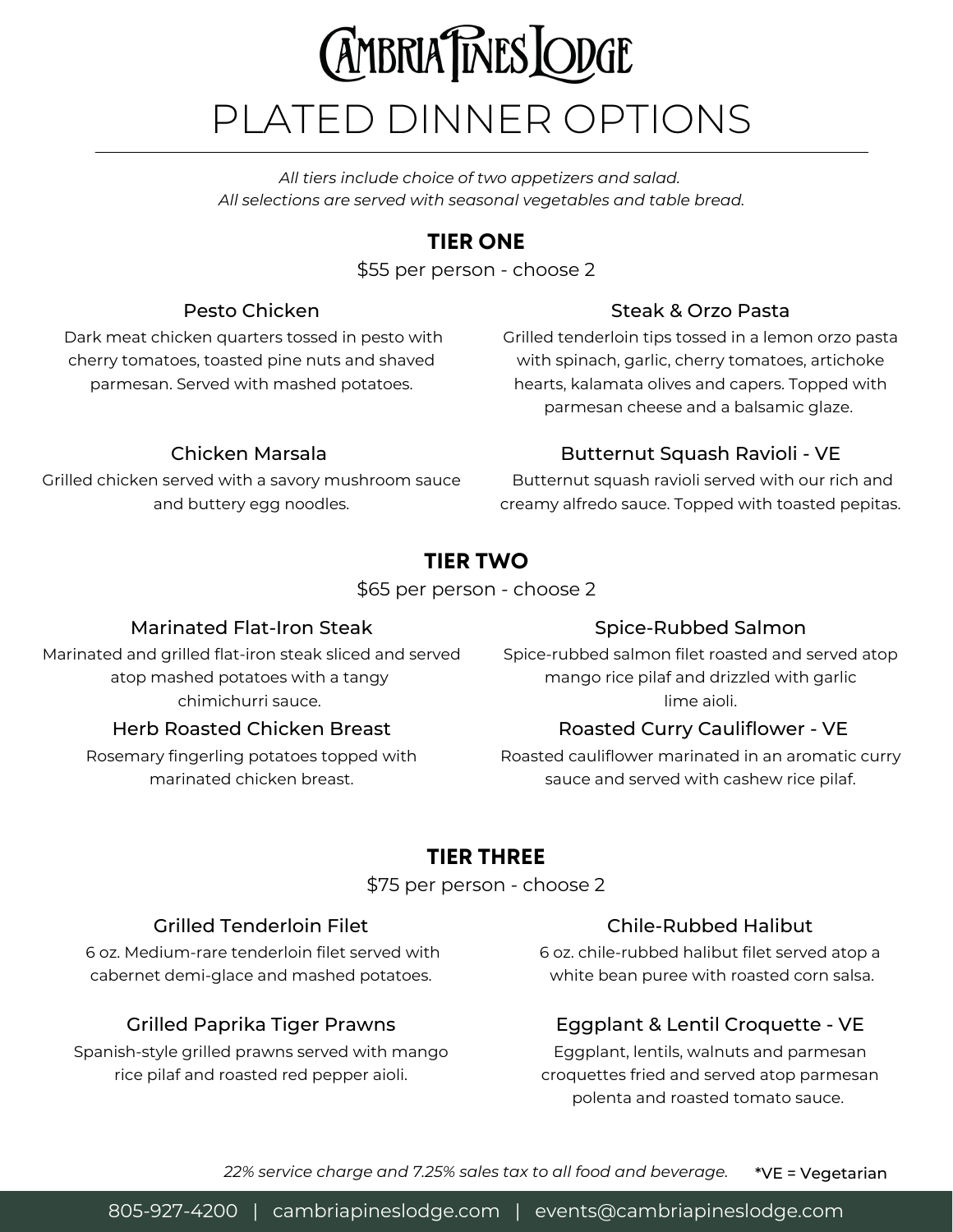# **AMBRIA TIMES LODGE** PLATED DINNER SALADS

REHEARSAL DINNER *Please select 1 salad from the list below.*

#### Caesar Salad

Crisp romaine lettuce, toasted garlic croutons, shaved parmesan cheese, toasted pine nuts and house-made caesar dressing.

#### Field Greens Salad

Spring mix blend, carrots, cucumbers, cherry tomatoes, shallots, toasted garlic croutons and housemade peppercorn ranch.

#### Mediterranean Salad

Crisp romaine lettuce, cucumbers, cherry tomatoes, Kalamata olives, shallots, feta cheese, toasted garlic croutons and house-made oregano vinaigrette.

#### Strawberry Spinach Salad

Spinach and arugula mix, roasted red peppers, shallots, fresh strawberries, blue cheese crumbles and house-made pomegranate vinaigrette.